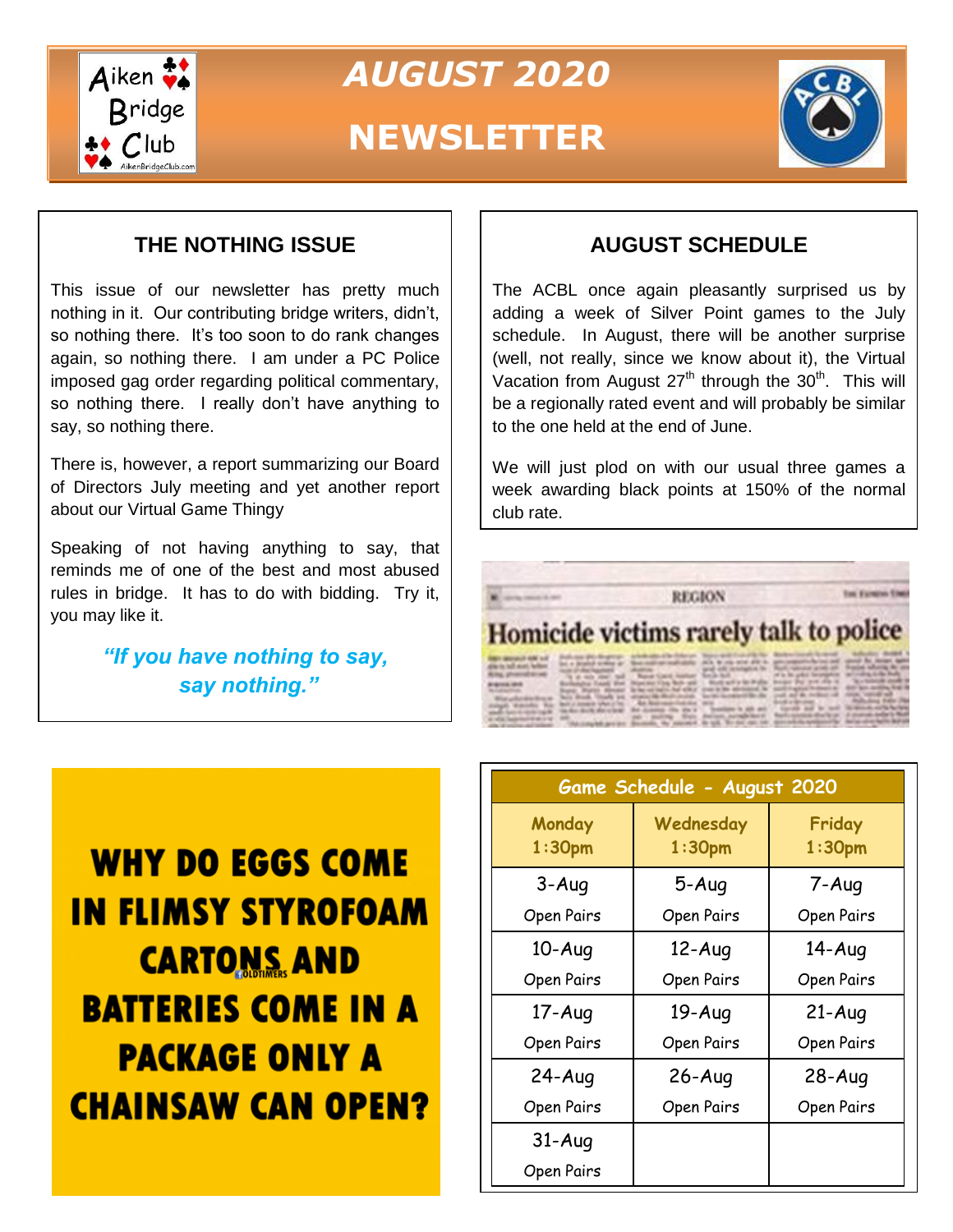#### **BOARD MEETING REPORT**

Your Board of Directors met on July 24<sup>th</sup> using the Zoom platform. Seven of the eight Board members were present as were four club members. Following is a very brief summary of the meeting.

**Operational and Financial Results** – For the six months ending in June, out table count is down by about 6.5%. Considering we missed a month of bridge before getting our virtual games going, I think this is really, really good. While we certainly miss our friends who have chosen not to participate, the overall response to our online program has been very gratifying.

Financially we continue to be in excellent shape. Net assets have increased by nearly \$5,000 during the last six months. Why so much? First, we are not allowed to charge less than \$3.00 for our online games, and we don't have to feed you. Our normal expense for soft drinks, coffee, and our various snack foods is nearly \$1.00 per person per game, excluding special parties and events. So, what are we going to do with this money? Well, if we are lucky enough to have our Holiday Party, that will take care of a bunch of it. When we know more near the end of the year, if funds are available, I will probably suggest to the Board that we compensate our Game Directors retroactively. Without them, we would have no virtual bridge club.

**Holiday Party** – Our Holiday Party is scheduled for Monday, December 14<sup>th</sup> at the Woodside Plantation Country Club. Obviously, we have no idea if this is going to happen. And, if it does, it's very unlikely that we would have anyway near the 100+ attendees we normally do. With this much uncertainty, Phoebe has been asked to contact Woodside and ascertain what our obligations are regarding cancellation dates, guaranteed attendance, and the like.

**Sectional Tournament** – Our Sectional, scheduled for the end of September, like all ACBL Tournaments for the remainder of the year, has been cancelled. We have requested and already received the return of our deposit for the Weeks Center rental. We will probably try again in 2021, but it's way too early to even think about it.

**Cheating on BBO** – We had a general discussion of this issue. There is no doubt that there is a significant amount of collaborative cheating happening in online bridge. At our club? Maybe, maybe not. It is the plague that haunts online bridge. In next month's newsletter there will be a separate article about this topic.

**What's Next** – A discussion of what happens to the Aiken Bridge Club going forward was the main purpose of this meeting. We did not expect to, nor did we, come to any conclusion regarding what will happen. It was an open discussion with the purpose of getting us thinking about our post virus future. Here are a few takeaways from the discussion.

- **Dental Bridge** *bridge because they find being social an unnecessary distraction.* While online bridge is OK, it is not as enjoyable as F2F (face to face) bridge. Mainly because we miss the social aspects of interacting with our fellow club members. *Personal Opinion: I think this is very true for our club (Nicest Club on the Planet) but there are many bridge players who prefer online*
- Online bridge is not going away once we can play F2F again. The convenience of online bridge is enormous. No driving, no getting dressed up, just so easy. Perhaps this means that for us, a hybrid model is in our future. Some combination of F2F games and online games.
- When we return to F2F bridge, will our club members who chose not to participate in our online games all be back? Highly unlikely. Some may have become philatelists, numismatics, chess players or even ironman triathletes. Some may even wonder why they played the silly game in the first place, and won't miss it at all. Still others will be very reluctant to gather closely in large groups. How many will we lose? No idea, but we need to consider that it will be more than a few.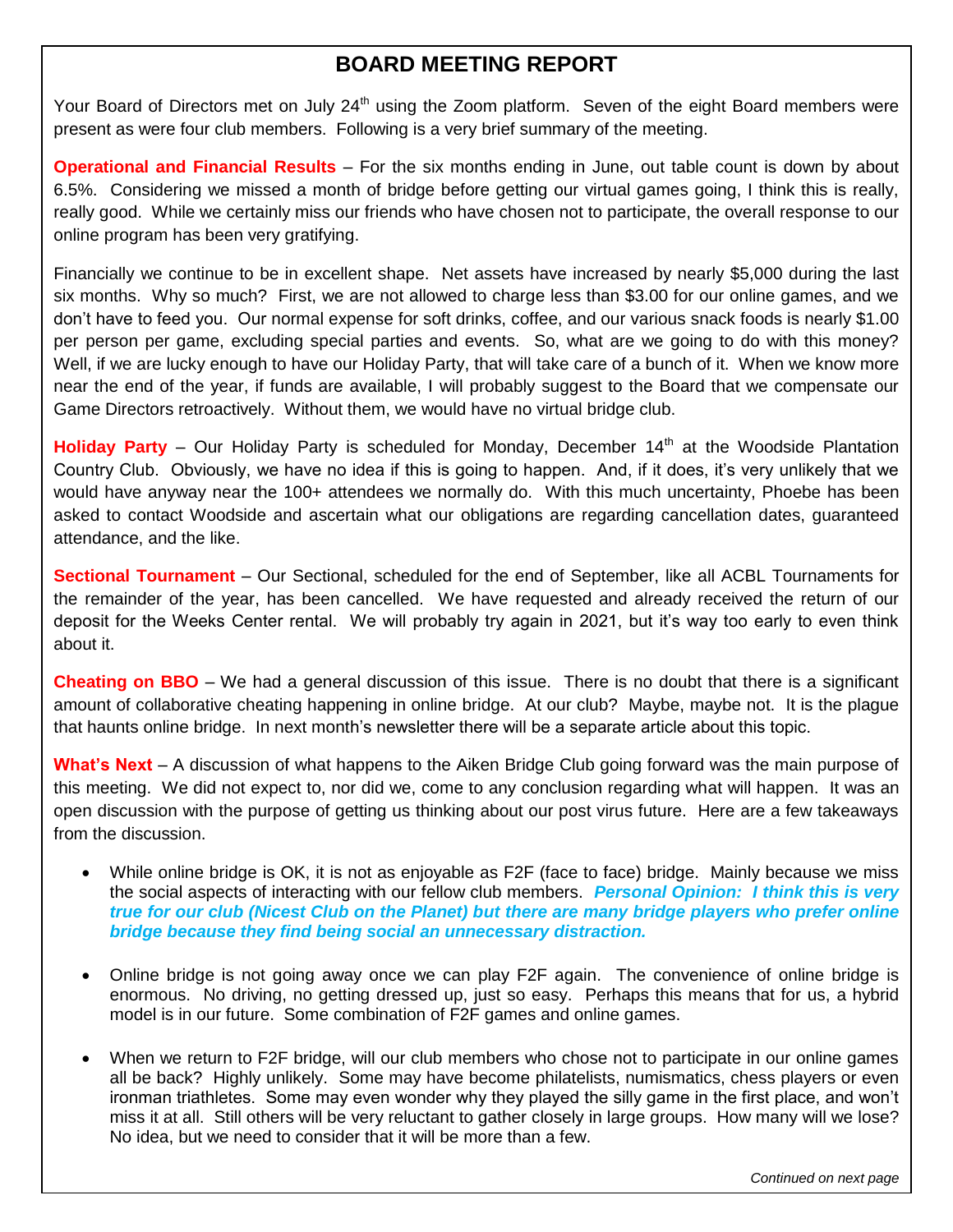- When will we return to F2F bridge? I think it is safe to say not any time soon. If an effective vaccine is found and readily available, that would be a good first step. When will that happen? I leave that guessing game up to you.
- Where will we play? Will Croft House allow us to renew our lease for 2021? Over the years, we have had a wonderful, mutually beneficial, relationship with Croft House. Will the pandemic cause them to reassess our relationship? Their first responsibility is to ensure the welfare of their residents, so, it may very well.

Remember a few years ago there was an April Fools spoof about "Bridge in the Stables" that appeared in our newsletter? Well, maybe not so funny anymore. I think there is a real possibility that we may not be allowed to return to Croft House. In that case, there will be a lot of work to be done, and a lot of money to be spent. So, that's where this year's profit plus our reserves may be going. Since everything is an unknown at this point, it's too early to do anything about this except recognize we need to be prepared for this possibility.

So, there you have it! What's Next? I'm pretty sure nobody knows, but if you do, please let the rest of us in on your secret.

*Final Note: If you change your mind and want to start playing bridge in on our online games, Sherry Buck is here for you. Just give her a call and she will you get registered and teach you how to play on BBO.*

### **VIRTUAL CLUB THINGY REPORT**

July was our fourth month playing on BBO. In addition to our usual 3 games per week, we added two games for the Silver Linings week. The extra games were held on Tuesday and Thursday morning in an attempt to respond to those members advocating for morning games. They were not as well attended as the afternoon games. So, where were you advocates? Therefore, it seems our membership is content to have our normal Monday, Wednesday, and Friday afternoon schedule.

The turnout for our games continues to be quite good. Our average table count for July was 13.2, a smidgen more than June. As I mentioned last month, I think this is about as high as it will go. But, quite frankly, if we can maintain this level of participation, I am more than a happy camper.

Ok, let's talk about some other BBO related stuff.

Ī

**Who Can Play** – this thing is a moving target and it has, alas, moved yet again. The games were originally limited to players who had played at our club during the last 365 days, plus those people authorized by the ACBL through a "poaching" protocol. The list of eligible players is produced and maintained by the ACBL. We are now on our third iteration of this rule. The latest is that anyone can play anywhere with the approval of the sponsoring club. The new rule is that a club is limited to 15% guests averaged over time. So, while you can now play with anyone you want, please try not to abuse this program else we will have to refuse entry to some not on our eligible list if we exceed the 15% limit. Also, it is now allowable for two guests to play together in our games. Our policy is to not allow pairs with no affiliation with our club to play in our games.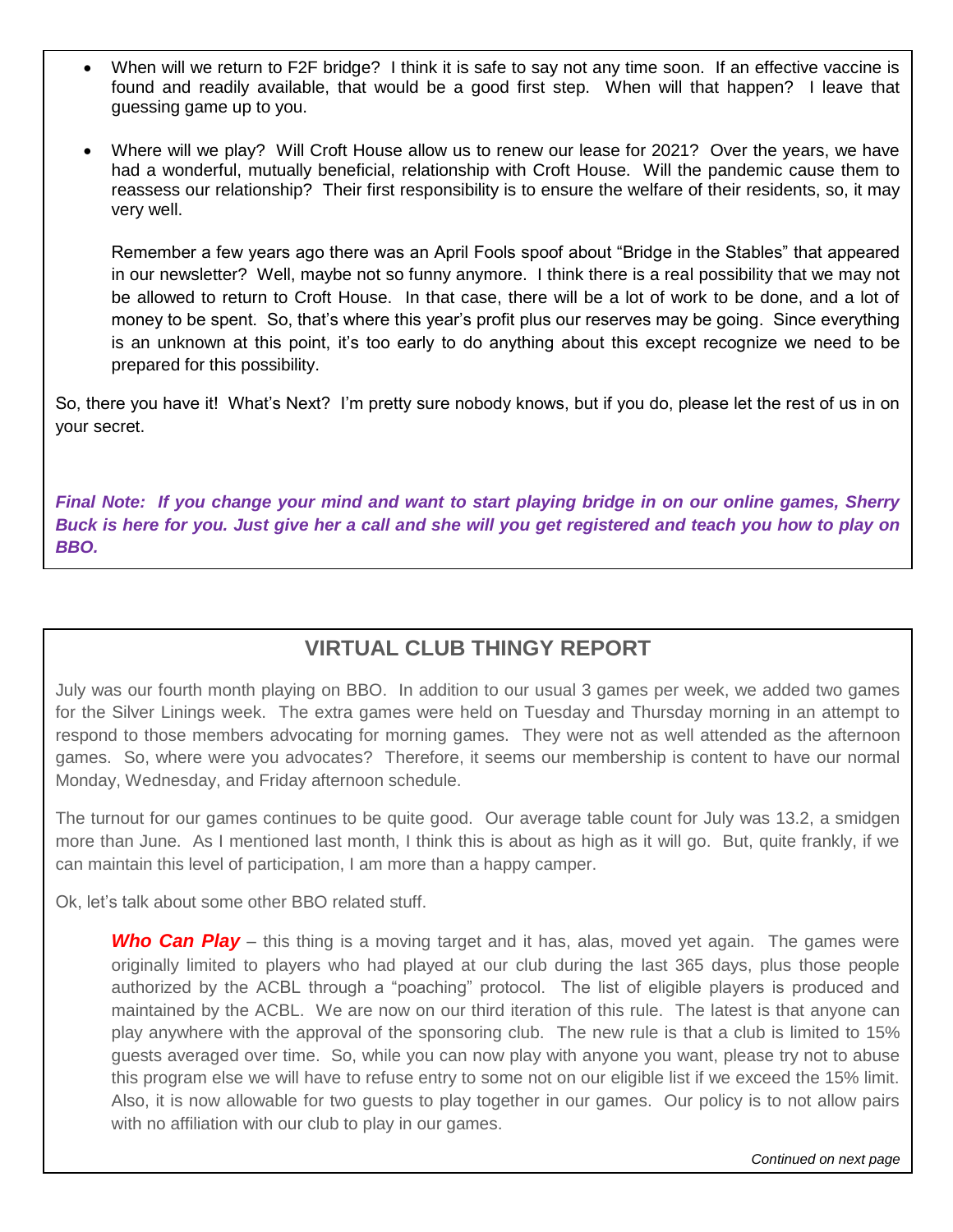**Common Game Hands** – is this a repeat? Well, actually it's a threepeat. As long as I continue to get questions about where you can see the hand records and results I will continue to put this in your newsletter. You can expect a fourpeat next month. You can review all the results and hand records on the Common Game web site. By clicking on player names in the board by board recaps, you can see their auction as well as the play of the hand. The link is in the email Common Game sends you. It is also here,

[The Common Game ClubWebResults Page](https://tcgcloud.bridgefinesse.com/ClubWebHost/146233/) 

*Self Alerting* – we continue to stink at this. On BBO, you should **self alert** any bid or announcement you would make playing F2F (face to face). To do this, press the "Alert" box in your bidding box, enter the description and then make the bid. If you forget to do this, simply click on your bid in the bidding diagram and you can enter the explanation. The alert will be seen only by your opponents, your partner, as usual, remains in the dark. Do not alert by chatting to the table or your opponents. That kind of defeats the purpose of the self alert – that the opponents know what your bid means even if your partner doesn't.

**NOTE**: remember our house rule for those of you playing Montreal Relay, Kennedy Club, etc., you must alert that 1 club could be short, that a one diamond response denies a five card major (and if it shows a 4 card major or not), and that a one heart or one spade response shows a five card suit.

In addition, we now have another house rule. It is no longer necessary to self alert a no trump range that falls within 15 to 18 high card points. There is also no need to alert Stayman or major suit transfers over no trump bids.

*Game Stratification* – we have had some folks express their disfavor at how BBO stratifies the games. They don't like being placed in a higher strat than usual. I have looked at the stratification in a number of our games, and it is not very good. In theory, BBO puts the top third (by highest point holder of the pair) in A, the second third in B and the bottom third in C. That seems fair enough. Right? I emailed the ACBL for an explanation, and, as usual, received no response. Here's what I think is happening. The math BBO is using is a trifle shoddy. It divides the total number of tables by 3 and truncates the result instead of rounding it and then puts that number of pairs in both strat B and C. The rest are put in A. Example, for 8 tables,  $8/3 = 2.67$  truncated to 2, so B and C get 2 pairs each and the rest (4) are assigned to A. So, only when total tables is evenly divisible 3 will there be 1/3 of the pairs in each strat. So now we know what's going on, but we can't do anything about it except hope BBO fixes it.

If you wish to play more often, there are ABCL sponsored Support Your Club games every day at 10:00 am, 5:10 pm and 7:30 pm. These games are open to all players and cost \$6.00. The lion's share of the entry fee goes back to support your home club or clubs. That would be us.

> If you got this far, there's just a little bit more.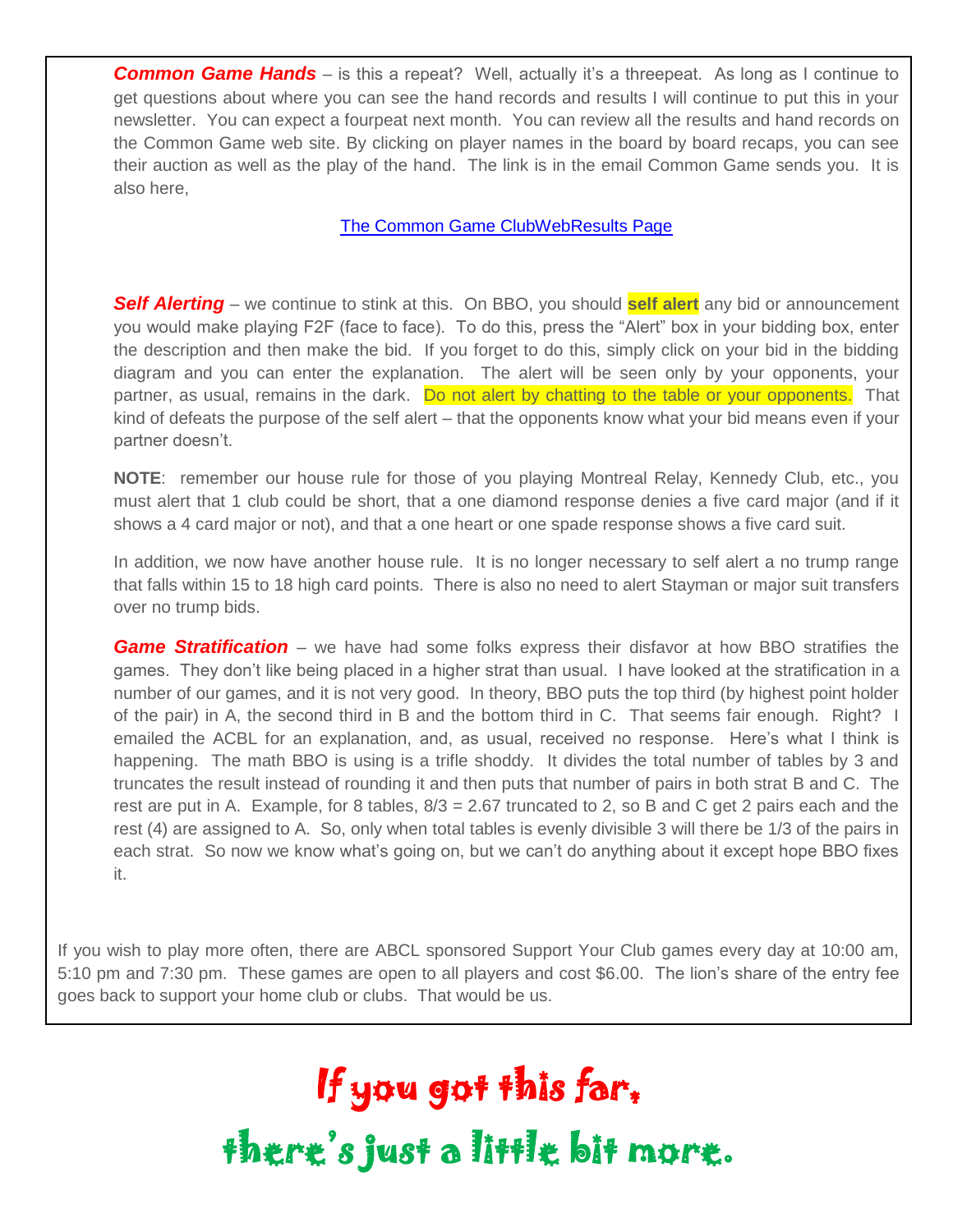## **CIVILITY**

I think we can all agree that we could use a little more civility in our world today. Following are a number of quotes from people you may have heard of. Their language is oh so civil even if their message, well, not so much.

**A member of Parliament to Disraeli:** *"Sir, you will either die on the gallows or of some unspeakable disease."*

*"That depends, Sir, "* **said Disraeli,** *"whether I embrace your policies or your mistress."*

*"He had delusions of adequacy* **."** *Walter Kerr*

*"He has all the virtues I dislike and none of the vices I admire." Winston Churchill*

*"I have never killed a man, but I have read many obituaries with great pleasure." Clarence Darrow*

*"He has never been known to use a word that might send a reader to the dictionary." William Faulkner (about Ernest Hemingway)*

*"Thank you for sending me a copy of your book; I'll waste no time reading it." Moses Hadas*

*"I didn't attend the funeral, but I sent a nice letter saying I approved of it." Mark Twain*

*"He has no enemies, but is intensely disliked by his friends." Oscar Wilde*

*"I am enclosing two tickets to the first night of my new play; bring a friend, if you have one. " George Bernard Shaw to Winston Churchill "Cannot possibly attend first night, will attend second... if there is one." Winston Churchill, in response*

*"I feel so miserable without you; it's almost like having you here." Stephen Bishop*